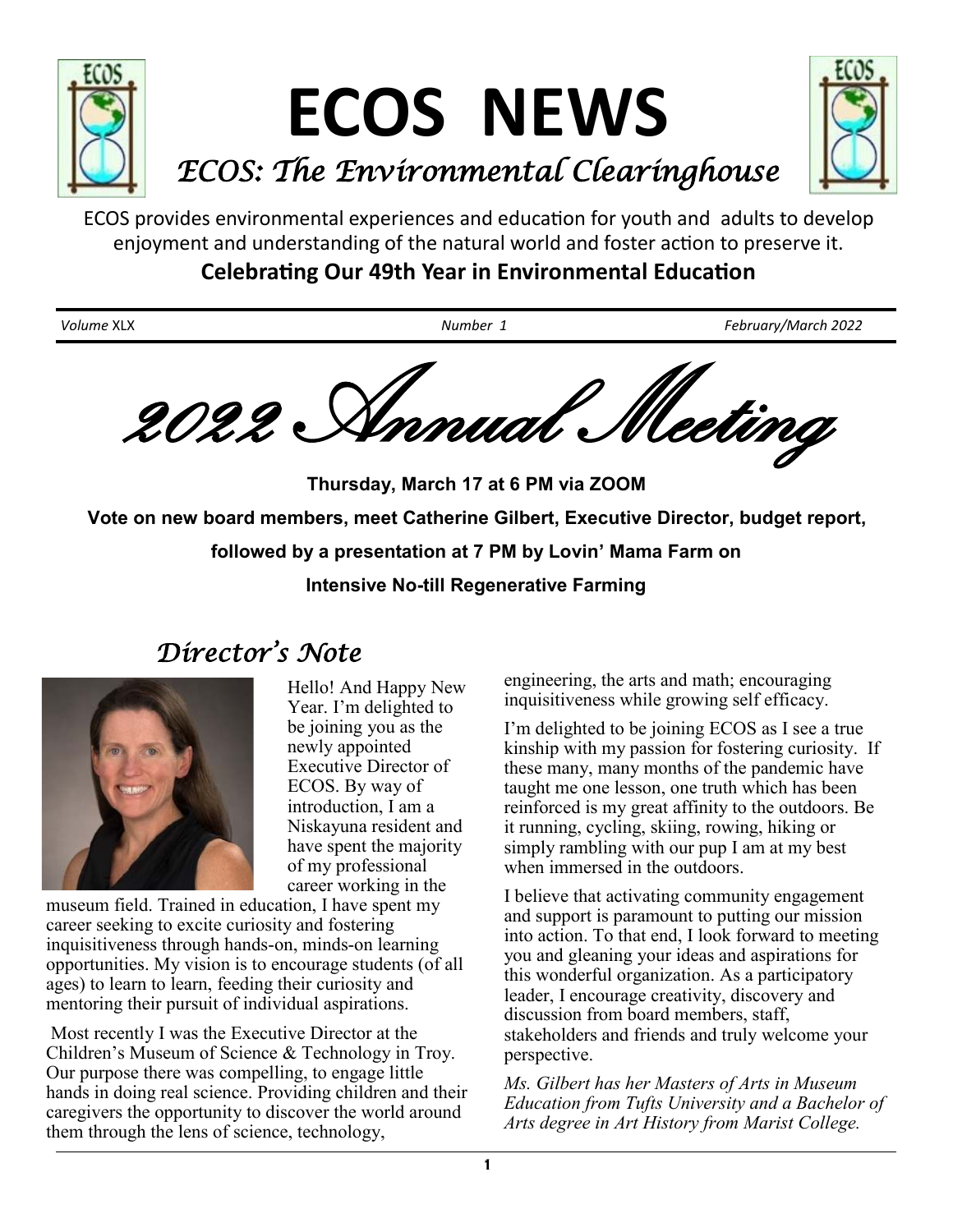## **ECOS NEWS**

*Published six times per year by* ECOS: The Environmental Clearinghouse, Inc.

P.O. Box 9118, Niskayuna, NY 12309 Office phone: 518-370-4125 E-mail: info@ecosny.org Web: www.ecosny.org Editor: Maureen Gebert Assistant Editor: Zinnia KarDi

Catherine Gilbert, Executive Director

### BOARD OF DIRECTORS

Ruth Bonn, President Josh Bennett, Vice President for Outreach Cindy Elsenbeck, Vice President for Programs Sarah Celik, Secretary Mike Howard, Treasurer

### BOARD MEMBERS

Rebekka Henriksen Gillian Scott Margie Amodeo Jackie Citriniti Lesley Cutting Cindy Frisoni

Ed Kautz Andrew Kulmatiski Maeve McCulloch Arden Rauch



# *New Board Member*

Lesley Cutting earned a Bachelor's degree in Anthropology with a minor in Environmental Studies from SUNY New Paltz. She has experience in program coordination, outreach, and education primarily in materials management with Cornell Cooperative Extension, the New York State Association for Reduction, Reuse and Recycling, and the Social Enterprise and Training Center/ YouthBuild Schenectady (as an AmeriCorps

VISTA). Recently, she ran the Electric City Food Co-op's online marketplace. In her spare time, Lesley is involved in The Climate Reality Project's Capital Region NY chapter and the Junior League of Albany, but she is most at home spending time with family and friends and hiking, kayaking, and cross-country skiing.

# *2021 Annual Appeal*

### **Donations of \$100-199**

Harvey and Mary Alexander Mary Anderson Elmer and Olga Bertsch Dana Carroll Will and Nancy Crowther Diane Dimond Janet Given-Chen Holly Hawkes and Rich Vertigan Michael and Tess Howard Roy and Sue Keats Andrew Kulmatiski Eric Kuntz David and Patricia Lambert Anita and Kenneth Lay Judith Lott Bob Miller and Carol Hamblin Nancy Papish Melinda and Dan Perrin Nancy Peterson and Ed Kautz Arden Rausch and Ellen Fladger Will and Lois Seyse Cynthia Schultz Nancy Slack Jon and Nancy Tobiessen Thomas and Mary Werner

## **Donations of \$200-499**

Ruth Bonn Sarah and Muhsin Celik Elizabeth and John Collins Henry Stebbins Barbara and Jeff Walton

### **Donations of \$500-999**

Darwin Roosa David Tieman

### **Donations of \$1000- 2999**

Margaret Schadler John C. and Susan K. Hubbard Foundation

## **Donations of \$3000 – 4999**

Fairbanks Family Charitable Foundation

*Many thanks everyone who responded to our Annual Appeal. Your support makes ECOS' work possible.*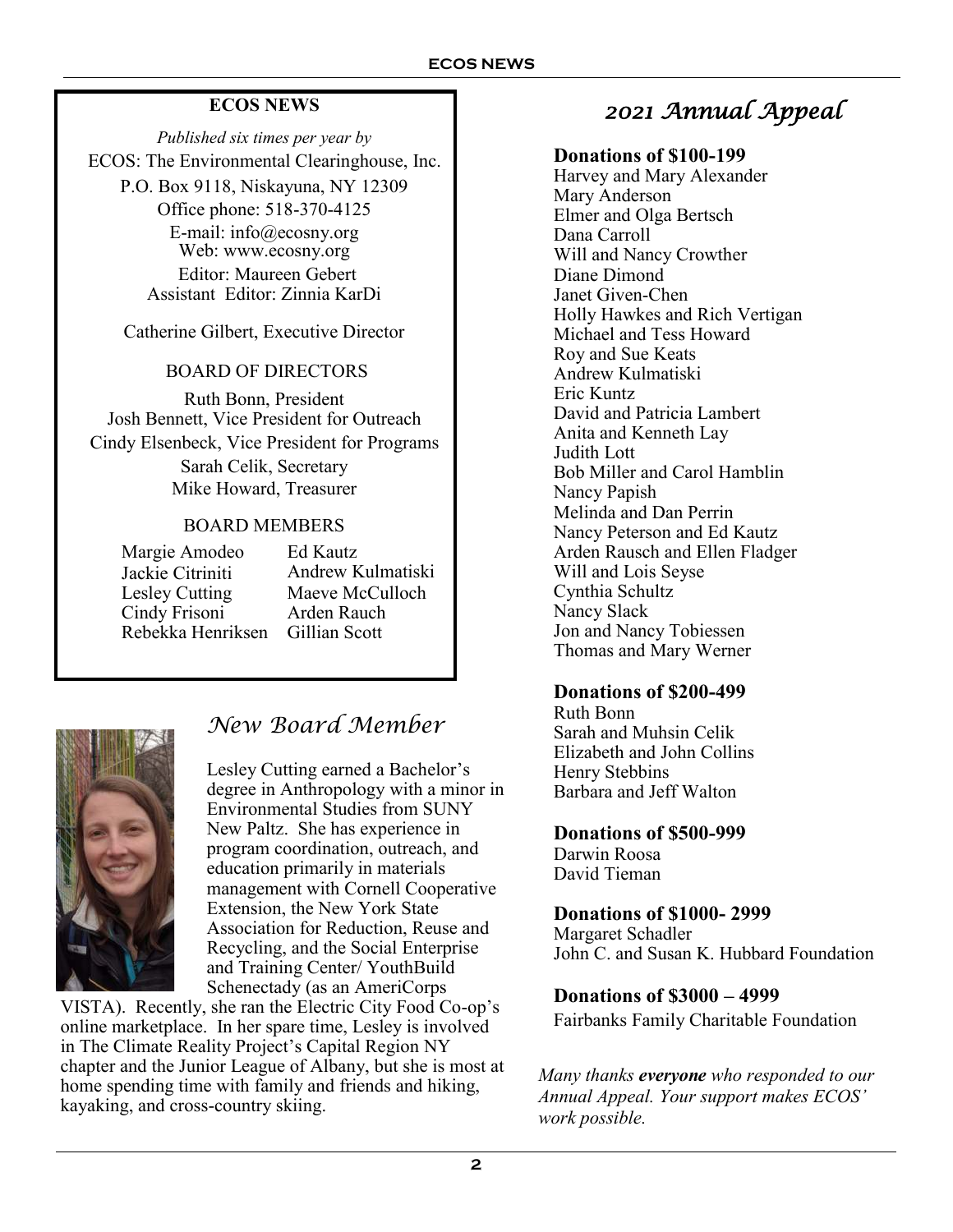# *PRESIDENT'S PIECE*

This year, 2022, is our  $50<sup>th</sup>$  anniversary year, and we are planning to celebrate! Plans are underway for a  $50<sup>th</sup>$ Anniversary Event in the late spring, to be held outside. We are counting on Covid and the weather to cooperate so we can finally meet in person and celebrate  $ECOS' 50<sup>th</sup>$  anniversary together. A history of ECOS over the last 50 years is being written. Other plans are underway….This is a very exciting time for ECOS!

Big news!! We are very excited to welcome Catherine Gilbert to ECOS, as our Executive Director. She brings to ECOS a wealth of experience with non-profits and with program development. She was, most recently, executive director of the Children's Museum of Science and Technology (CMOST) in Troy. Previously, she worked with a number of museums and heritage organizations in Miami, Boston and locally, developing programs and educational resources. She also loves to be outdoors and active—a good fit for ECOS!

More exciting news! ECOS, in cooperation with the Upper Union Neighborhood Association, has submitted a proposal to the City of Schenectady for the creation of "Iroquois Lake Environmental Center" to be housed in the "Casino" building in Schenectady's Central Park. This would provide a new home for ECOS, centrally located in Schenectady with easy access to the natural areas of Central Park. The location in Central Park has high visibility and would enable ECOS to reach a wider, more diverse audience of youth and adults than our present location in Niskayuna does. We are also reaching out to another local environmental organization, Schoharie River Center, and discussing ways we could share the space and work together. Below, I have copied the abstract of the proposal submitted to the city.

ECOS: The Environmental Clearinghouse and the Upper Union Neighborhood Association propose the conversion of Schenectady's deteriorating Central Park Casino building into an environmental education center. The center will sponsor programming targeted to area youth and provide them with access to a healthy natural environment to offset the isolation and other social impacts of the pandemic. Participants will have the opportunity to experience the outdoors and learn how society affects the natural environment. The center will be operated by ECOS, a local non-profit that has provided environmental advocacy and education in Schenectady County for 50 years. It is expected that hundreds of kids will participate in ECOS programs each summer, and more through coordination with schools during the school year. Kids will meet at the center for fieldwork in Central Park, which will serve as a living laboratory for the program. The project is intended to be net-zero, with all energy used in the building provided by a rooftop solar installation. The center will feature exhibits on recycling, composting and other sustainable practices. The building will also contain office space for ECOS staff (executive director and part-time support staff) on the second floor and provide community meeting space on the first floor.

The possibilities are exciting. We have dynamic new leadership, important collaborations, and the potential of a new home. ECOS may grow and change over the next 50 years, but our core mission of providing environmental experiences and education, and advocating for the natural world is unchanged. In the next years, our goal is to reach many more children and adults, and to raise awareness and appreciation of the natural world and the need to act to protect it.

# *Passings Noted*

Florence (Flo) Bigelow passed away on November 21, 2021 at age 91. She was one of the "Newsletter Ladies" who helped fold, label, and, prepare the newsletters for mailing until Covid Her husband Edwin (Win) who predeceased her, was also an active member leading many of ECOS' nature walks.

Judith Winchester passed away on January 7, 2022. Judith served as President from 1985-1986 and was a longtime board member of ECOS. She also lead many nature walks sharing her love for and knowledge of the environment. She was 95.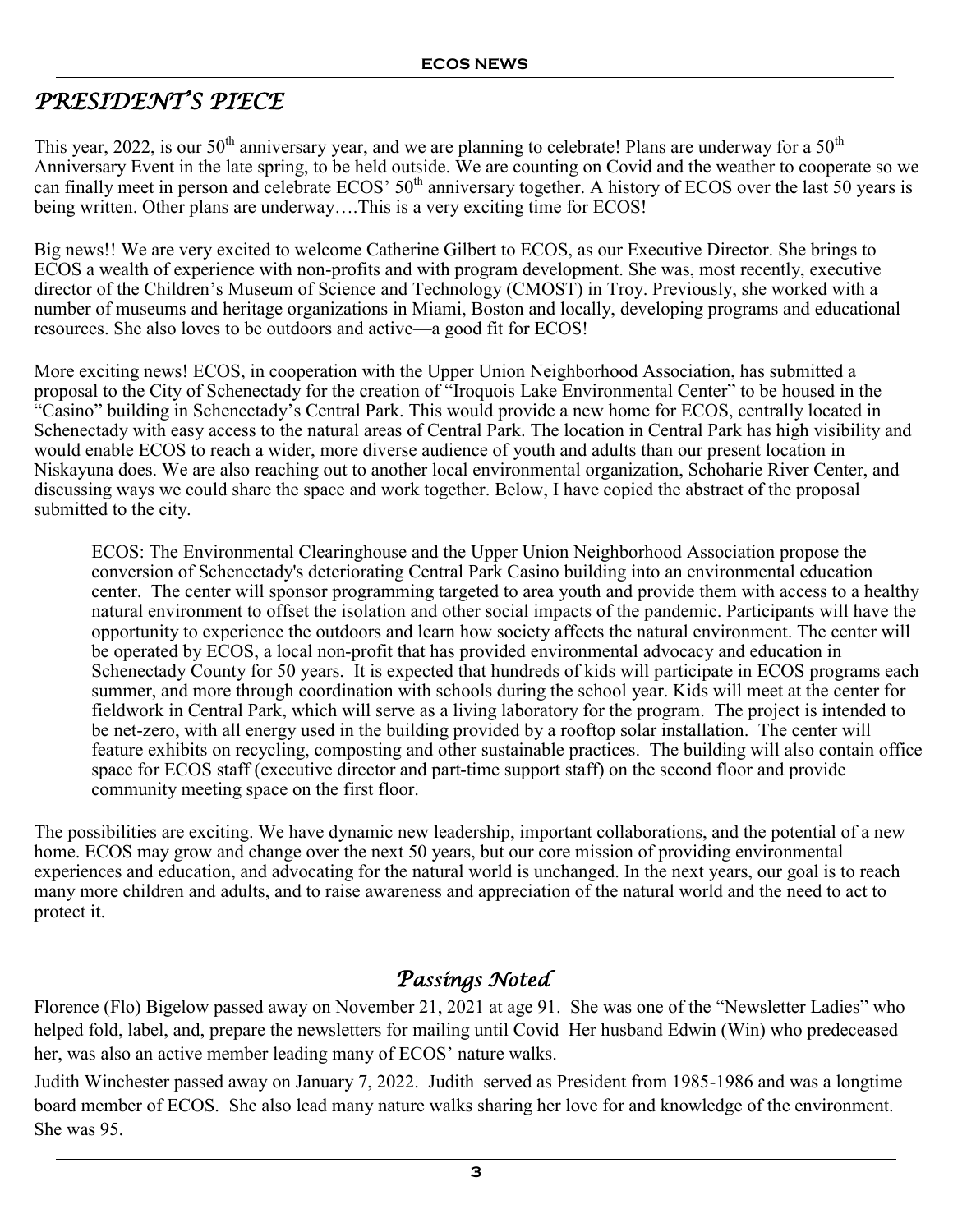## **NEW FROSTBITE CHALLENGE**

*—Zinnia KarDi* 

ECOS is sponsoring a new Frostbite Challenge to encourage everyone to get outside this winter. This challenge is three miles along the Mohawk Hudson Bikeway Trail from Gateway Landing Park to Lock 8 with parking on both ends. We encourage you to try out this new path in addition to the other Frostbite Challenge featured in the previous newsletter. During my winter break, I completed this challenge with my older sister.



Bundling up with hats, coats, and mittens we set out in the cold winter weather to walk the path. We both had a good time talking and spending time with each other, something we haven't had the time to do in a while. Looking at artwork hanging along the path and meeting new dogs was the highlight of our walk, brightening my day.

The paved path itself is a little bit challenging due to



the narrow size and slippery spots. However, with a little bit of careful maneuvering, you'll find that the path is perfect for casual walks since it is well maintained with minimal hills. The trail travels right along the Mohawk River and features beautiful views of the river.

Visiting Arthur's Market afterwards was a warm reprieve from the icy wind outside. The mint tea and cinnamon roll I ordered from the cafe were perfect after a chilly walk. I highly recommend visiting here after completing the challenge. With a free cookie for kids under 14 who complete the path and a stocked cafe for adults, it provides the perfect end to a winter walk.



Azaliea, Zinnia's sister, at Arthur's Market

For more information on the Frostbite Challenge and to send in photos from the challenge please visit the website at

https://www.ecosny.org/frostbite-challenge-2022/. We are excited to see you off on this new adventure!

#### **An overview of the Frostbite Challenges:**

Vischer Ferry General Store is, once again, partnering with ECOS to lure kids away from indoor screens and get them moving outside during the winter months. A second Frostbite Challenge has been added this year in Schenectady, with Arthur's Market in the Stockade District offering a cookie for the kids completing that walk. Check the details of both Frostbite Challenges on our website: www.ecosny.org. The free cookie rewards are for kids under 14, but these two beautiful walks alongside the Mohawk River can be enjoyed by all!

# Want to participate in a Ski Outing/Trip**?**

For Tuesday Ski and Snowshoe Outings contact Roy and Sue Keats at 518-466-8544 or email royskipaddle@gmail.com.

For Saturday Ski Trips contact Andy Kulmatiski at kulmatiski@gmail.com.

Reservations are required to be included. In the event there is no snow, the group will walk using traction equipment.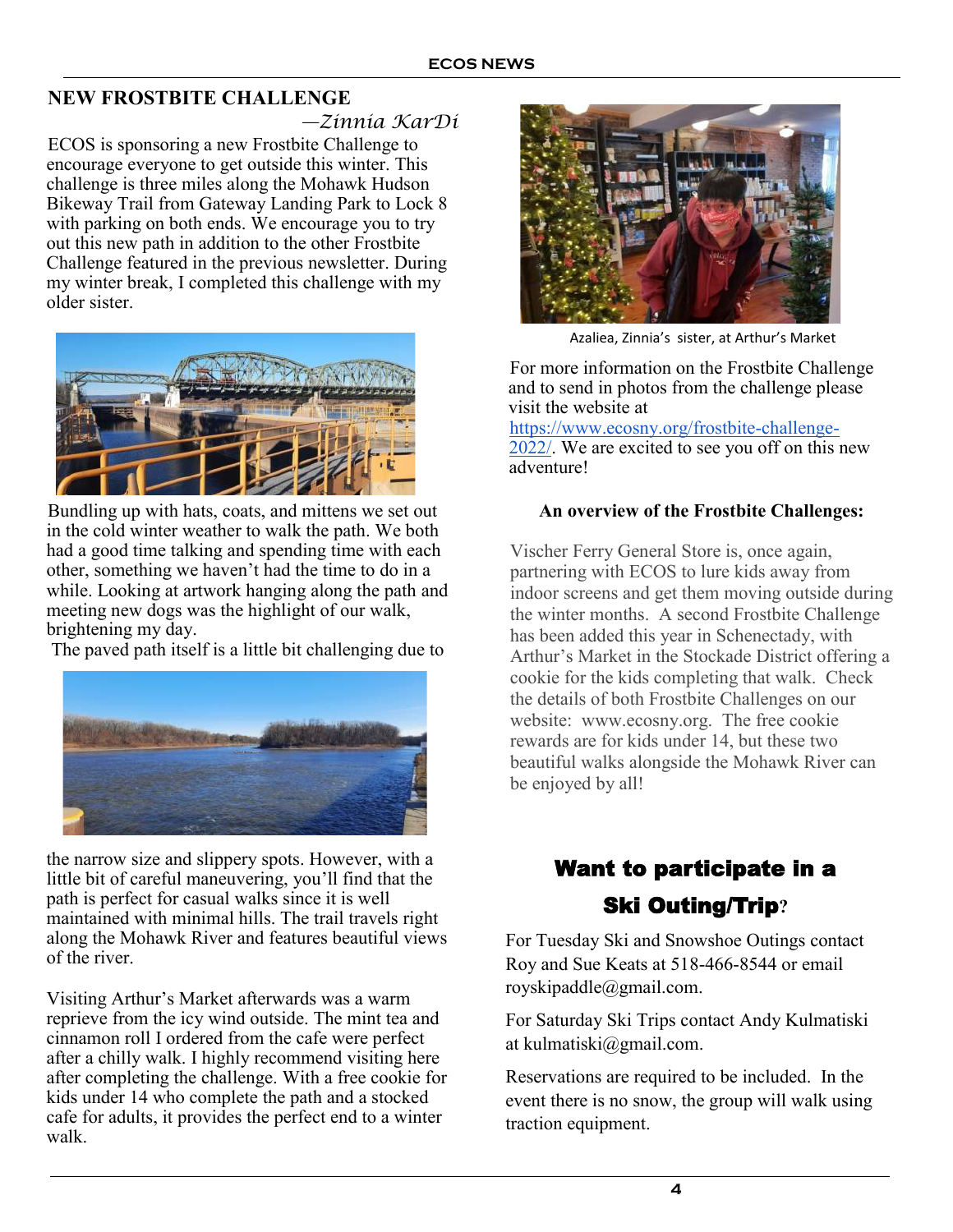## **ECOS' Speaker Series**

As winter continues to limit some of our activities, ECOS is pleased to offer virtual presentations through March. Our series has been very successful again this year. Virtual technology has afforded us the ability to remain connected socially, raise a glass of cheer for the holidays and be enlightened on various environmental topics. They not only pique our interest, but often encourage our involvement in various causes and projects. Please join us the third Thursday of the month at 7:00 pm for the following presentations:

February Topic - **Attracting Birds to Your Backyard**  with presenters Scott Stoner and Denise Hackert-Stoner, award-winning nature photographers.

We all enjoy the birds in our own backyards. In this slide-illustrated program, they will cover the basics of attracting birds with food, water, and shelter. They cover types of feeders and feed, plantings and cover for birds, and common questions regarding squirrels and hawks. Photographs show many of the common and less common backyard visitors to the northeast. Enjoy the show, and bring your questions!

To see more of their work or to purchase prints, please visit them at [www.naturelogues.com](http://www.naturelogues.com/) or look for Naturelogues on Facebook

March Topic - **Intensive No-till, Regenerative Farming** - with presenters from Lovin' Mama Farms.

They will discuss how their no-till system pumps out massive amounts of food and flowers using deep organic methods. This system regenerates the soil while sequestering atmospheric carbon and producing tons of food so that our community has access to delicious, organic produce and the farmer has great yields with a low overhead (no tractor required!). You'll leave the presentation with the hopeful knowledge that healing, regeneration, and renewal are possible for our troubled climate, environment, and social communities.

These presentations are virtual and the Zoom links will be emailed to all active members before the event. Thank you for your interest and attendance - Cindy Elsenbeck, VP Programming

### **Report on Tuesday and Saturday Snow Outings**

We had our first Tuesday event of the season at the Five Rivers Environmental Education Center. There was basically no snow anywhere locally, so we decided to explore the center's trails. We had a total of 15 people and split up into two groups. One was led by Karen Wang and Sue Keats and the other by Ed Kautz and Roy Keats. We first took the Beaver Tree Trail which circled around a large pond, and then continued onto the Vlomankill Trail which followed along an interesting brook with several bridges. We then circled back to explore the new Education Center Building using the North Loop Trail for a total of almost 3 miles. We did not even need traction devices! By the way, the new Education Center Building is far more extensive than the original and is well worth exploring on its own.

*—Roy Keats* 



The day, the views, the interlacing snow tracks from different critters - recreated like a crime scene by Ed Kautz with his wildlife biology background - were all spectacular in the Albany Pine Bush Saturday. But I noticed that – aside from the group on the ECOSled walk – we didn't pass a single soul on the well-kept trails of this open space gem. We admired the view from the top of one of the sand dunes looking towards Crossgates Shopping Mall (which took over and developed a big chunk of this rare inland pine barren). It occurred to us that, in contrast, the adjacent mall was probably full of people on this gorgeous, sunny, Saturday.

And switching that paradigm, even just a little bit  $- a$ crowded shopping mall next to an underused public open space - is at the heart of what ECOS is all about. *—Sarah Celik*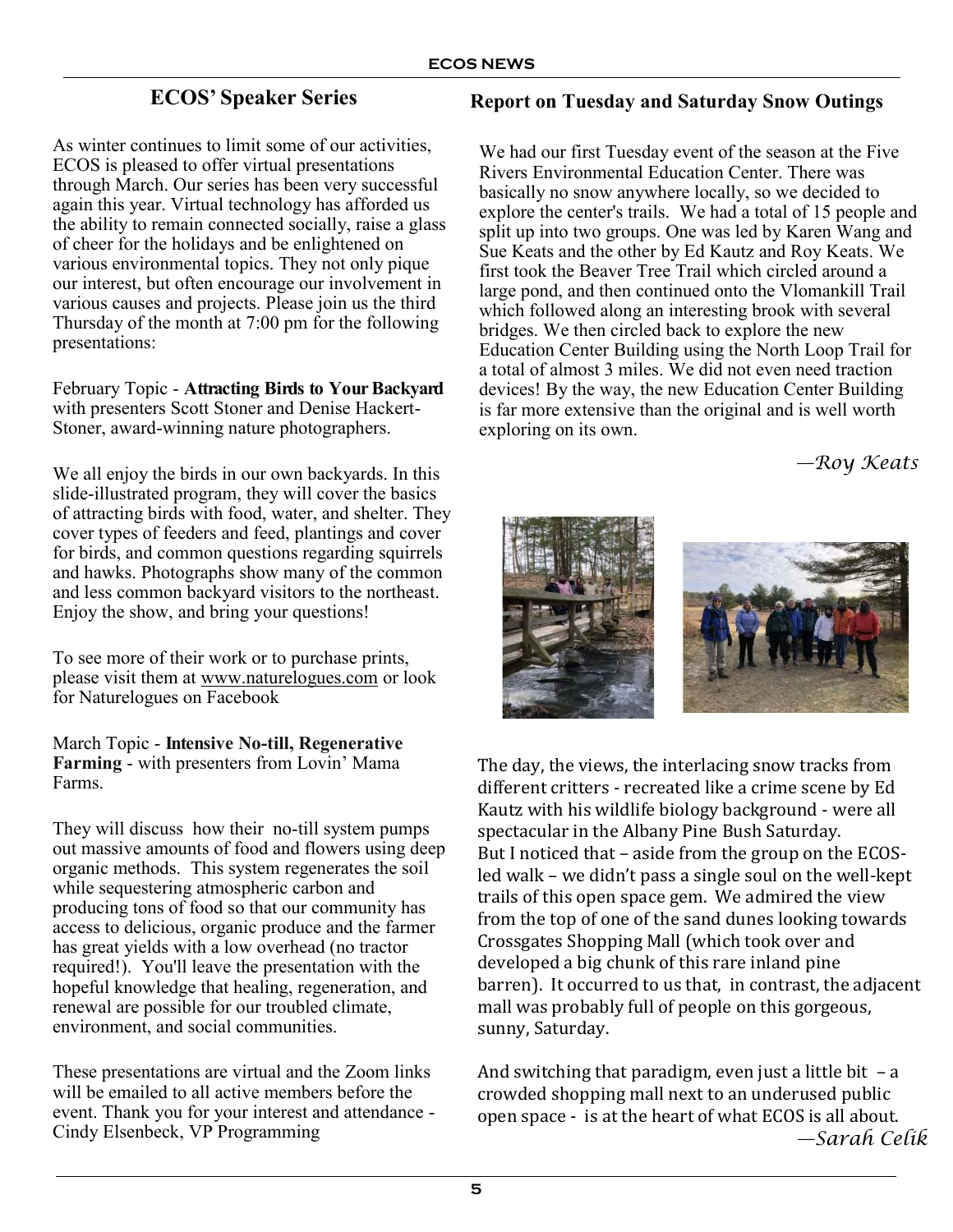# **Nature-based Solutions for Biodiversity and Climate**

—-*Janet Hollocher* "It is the nature of complex systems that they have unexpected outcomes and thresholds, but also that the individual parts cannot be managed in isolation from one another." (IPCC-IPBES Workshop Report on Biodiversity and Climate Change, 2021).

International experts recognize that biodiversity is essential to achieving a stable climate and a good quality of human life. Yet biodiversity is declining. Globally, the causes of biodiversity loss are habitat stress, over-exploitation of natural resources, pollution, invasive species, and climate change. In New York State, illegal collection is added to the list, and although New Yorkers have protected many of our resources, we do participate in the over-exploitation of lumber, minerals, and agricultural land by importing the products of these practices from other states and countries.

Although biodiversity is harmed by climate change, some methods addressing the climate crisis can harm species, habitats, and the livelihoods of people who live off the land. For example, ecosystems are degraded when trees are planted as large monocultures, even with the aim of extracting carbon from the atmosphere or producing bio-energy crops. Planting trees that are not native to a location, or in places where trees have not grown before, can reduce biodiversity.

Although we need batteries, magnets, and electronics for wind turbines and electric vehicles, mining for the lithium and rare earth minerals of their components can destroy habitats and displace indigenous people from traditional land.

Climate and biodiversity are so closely intertwined that they are not two problems, but one. Our best strategy is to pursue nature-based solutions to protect, restore, and manage ecosystems while also serving human needs. To improve biodiversity, reduce global warming, and adapt to a changing climate, individually and collectively, we can:

Protect local ecosystems by supporting the sustainable uses of nature preserves, and by identifying areas in need of restoration

Create green infrastructure in cities, such as using native vegetation to slow stormwater runoff and reduce flooding and pollution, or assisting residents in selecting native trees and shrubs for shading and cooling

Restore native vegetation to residences, parks, and larger properties to replace non-native and monoculture landscaping and reduce water pollution from fertilizers and pesticides

Buy fewer unnecessary products and consider shopping second-hand to reduce the impacts of resource exploitation, shipping, and waste; shift to more plant-based diets, and toward sustainably produced or harvested meat, fish, or dairy products

Promote denser, walkable and bikeable communities, and use public transportation to reduce the land used for parking, the energy required for transport, and the habitat fragmentation of new roads, while improving the quality of life.

Organizations like ECOS can offer positive experiences with nature to children and adults in our community, regardless of age, ability, or income, and without the need to drive. Education on biodiversity and climate can make it possible for everyone to appreciate the beauty of the natural world, its species, habitats, and ecosystems, and the ways we depend on them for human well-being.

## *Loon* by **Susan Vande Greik**

The haunting call of a loon is quintessential summertime for many people. These majestically beautiful birds breed on northern lakes during the spring and summer, and when fall arrives they migrate to open coastal waters. Young loons stay on the ocean for three or four years until they mature and their gray feathers molt, turning to the beautiful black-and-white patterned feathers by which they are known. At this point they return to an inland lake to find a mate and have their young.

This gorgeously illustrated prose poem follows two baby chicks through this cycle. We witness their birth, and how they learn to swim, find food and avoid predators such as snapping turtles and

LOO

big bass, and the possible danger of boaters. In the fall they imitate their parents as they learn to fly and are eventually large and strong enough to make their own migration to the coast.

Available at Open Door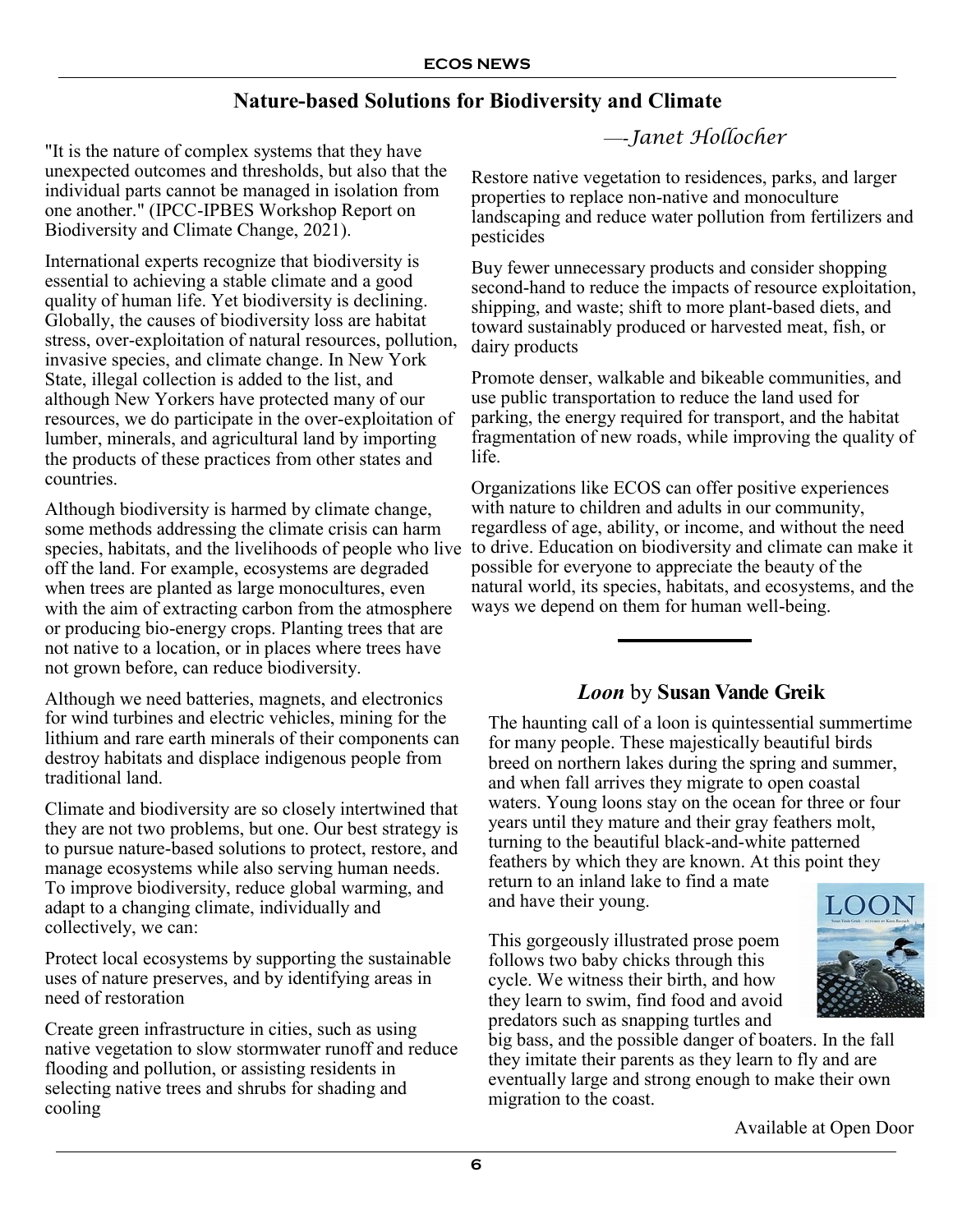# **2021 & 2022 CALENDAR**

#### **February**

Tues, February 1—Ski and Snowshoe Outing Sat, February 5—Weekend Ski and Snowshoe trip Tues, February 8—Ski and Snowshoe Outing Sat, February 12—Weekend Ski and Snowshoe trip Tues, February 15—Ski and Snowshoe Outing Thurs, February 17—Speaker Series Sat, February 19—Weekend Ski and Snowshoe trip Tues, February 22—Ski and Snowshoe Outing Sat, February 26—Weekend Ski and Snowshoe trip

#### **March**

Thurs, March 17—**Annual Meeting**—Zoom followed by—Speaker Series

#### **Ongoing**

Frostbite Challenge

Seven Preserve Challenge

March is membership renewal month. When you receive our dues letter that month, please be sure to renew your membership. Your continued support of ECOS' mission is needed.

For addresses and additional details on walks or other events visit Upcoming Events on our website: www.ecosny.org

|                                                  | <b>MEMBERSHIP FORM</b>                                                                                                                                                                                                                                                                                                                                               |                  |  |
|--------------------------------------------------|----------------------------------------------------------------------------------------------------------------------------------------------------------------------------------------------------------------------------------------------------------------------------------------------------------------------------------------------------------------------|------------------|--|
|                                                  | <b>ECOS Membership</b><br><b>ECOS: The Environmental Clearinghouse</b>                                                                                                                                                                                                                                                                                               |                  |  |
| Please check your membership contribution level. |                                                                                                                                                                                                                                                                                                                                                                      |                  |  |
| \$40 Individual                                  | \$75 Donor/Organization                                                                                                                                                                                                                                                                                                                                              | \$150 Sustainer  |  |
| \$50 Family                                      | $\frac{1}{2}$ \$100 Supporter                                                                                                                                                                                                                                                                                                                                        | \$250 Benefactor |  |
| \$10 Student                                     |                                                                                                                                                                                                                                                                                                                                                                      | \$500 Patron     |  |
| Please make your check payable to ECOS.          |                                                                                                                                                                                                                                                                                                                                                                      |                  |  |
| Name                                             |                                                                                                                                                                                                                                                                                                                                                                      | Phone            |  |
| Address                                          |                                                                                                                                                                                                                                                                                                                                                                      |                  |  |
| Email                                            |                                                                                                                                                                                                                                                                                                                                                                      |                  |  |
| cess, call customer service at 1-800-305-0669.   | As a current GE employee my contribution is eligible for GE Foundation Matching Funds. I have regis-<br>tered with GE for the matching gift by computer at www.gefoundation.com. If you do not have computer ac-<br>My employer will match my contribution. I've enclosed my matching gift form.<br>I would like to be a volunteer. Please send me more information. |                  |  |